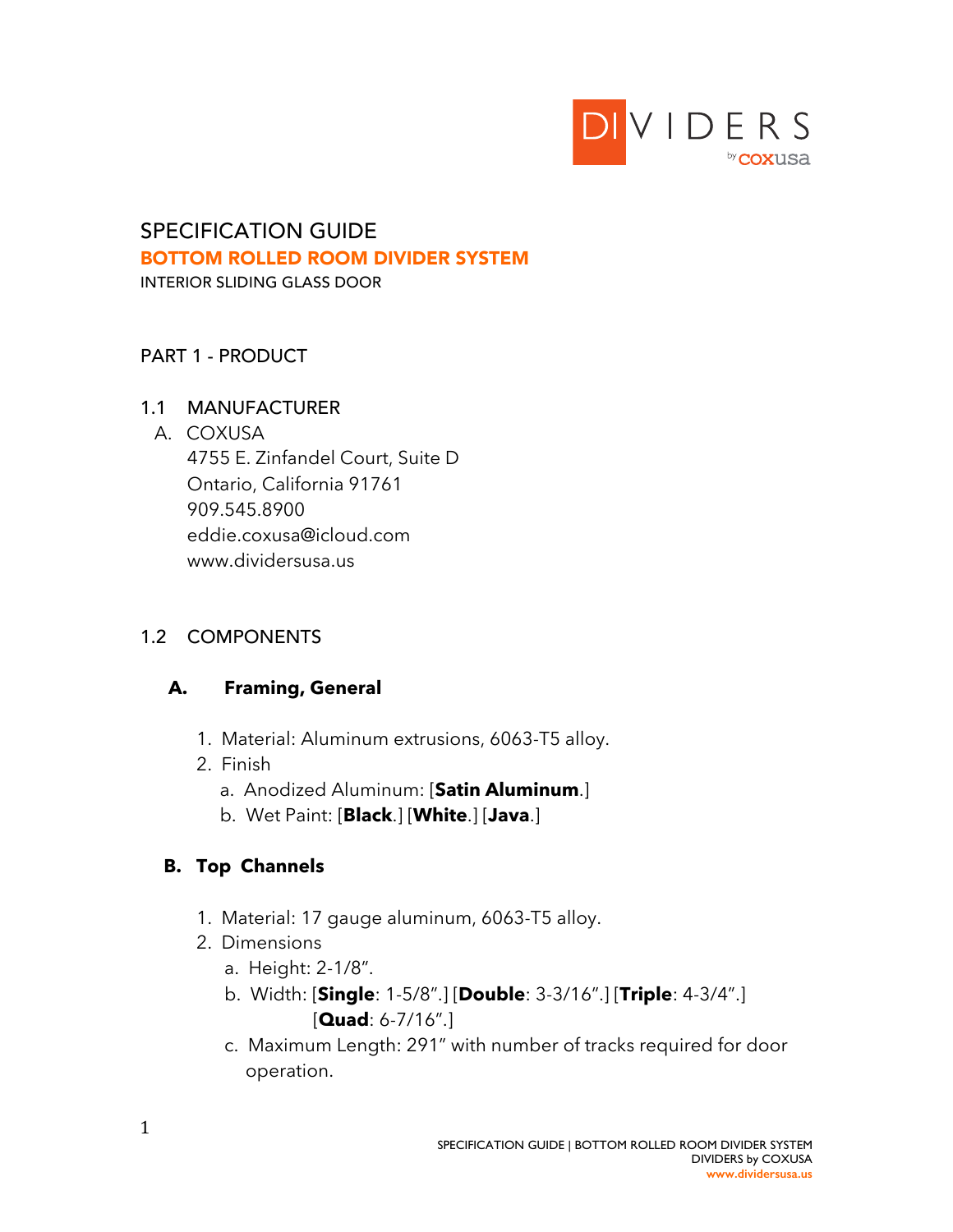

- 2. Installation
	- a. [**Mounted under a Header**.]
	- b. [**Mounted to a Ceiling**.]
	- c. [**Mounted using the DIVIDERS Aluminum Beam System**.]
- 3. Channels: [**Single**.] [**Double**.] [**Triple**.] [**Quad**.] One-piece track with number of channels required for door operation.
- 4. Finish
	- a. Anodized Aluminum: [**Satin Aluminum**.]
	- b. Wet Paint: [**Black**.] [**White**.] [**Java**.]

### **C. Bottom Tracks**

- 1. Standard: [**Single**.] [**Double**.] [**Triple**.] [**Quad**.]
	- a. Material: 17 gauge aluminum, 6063-T5 alloy.
	- b. Dimensions
		- 1. Height: 3/8"
		- 2. Width: [**Single**: 1-3/4".] [**Double**: 2-9/16".] [**Triple**: 4-1/8".] [**Quad**: 6-3/16".]
	- c. Maximum length: [**Single**: 291".] [**Double**: 216".] [**Triple**: 288".] [**Quad**: 288".]

### 2. **ADA** Compliant: [**Double**.] [**Triple**.] [**Quad**.]

- a. Material: 17 gauge aluminum, 6063-T5 alloy.
- b. Dimensions
	- 1. Height: 3/8".
	- 2. Width: [**Double**: 3".] [**Triple**: 4-9/16".] [**Quad**: 6-1/8".]
	- 3. Maximum length: [**Double**: 216".] [**Triple**: 288".] [**Quad**: 288".]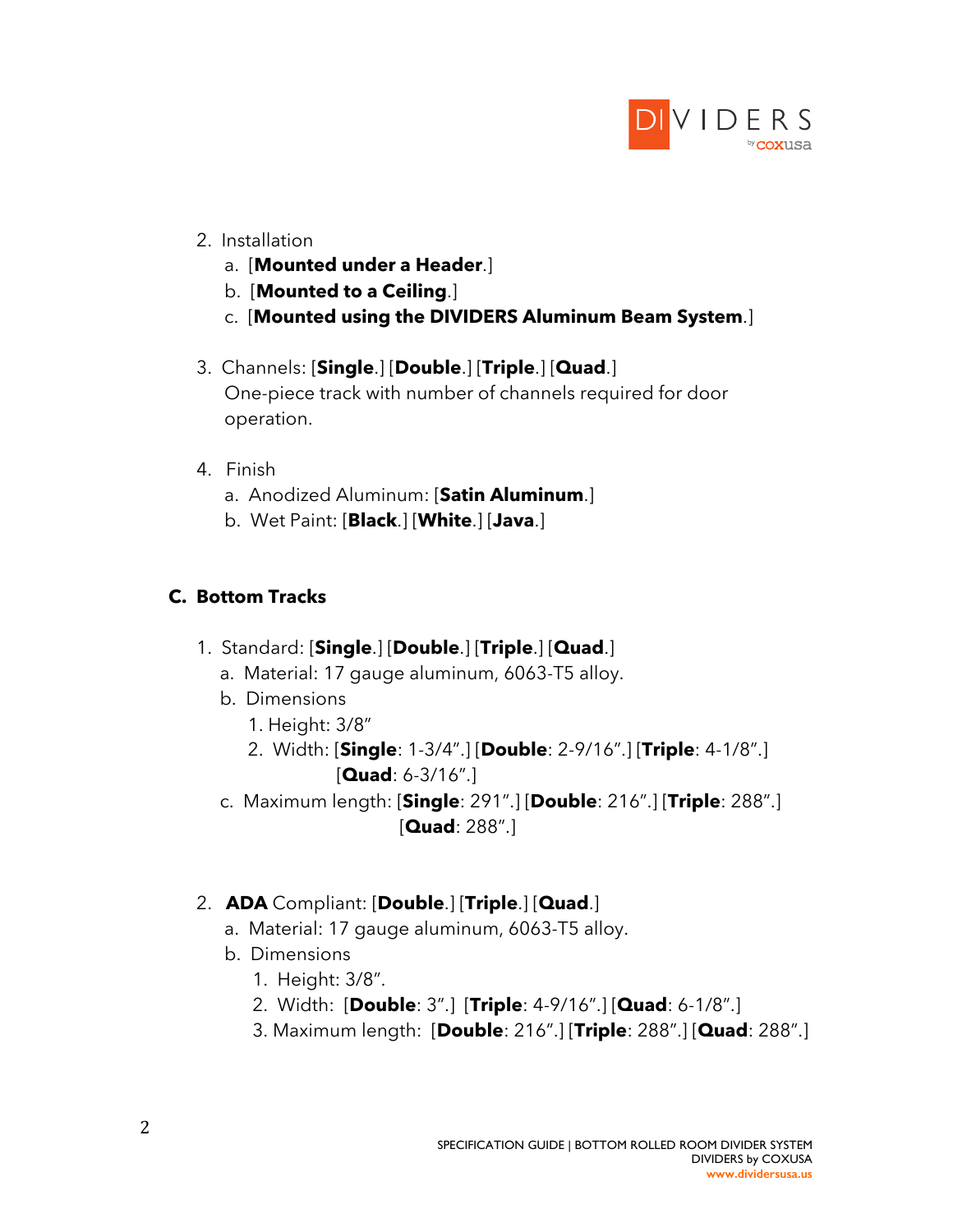

- 3. Finish
	- a. Anodized Aluminum: [**Satin Aluminum**.]
	- b. Wet Paint: [**Black**.] [**White**.] [**Java**.]

### **D. Doors**

1. Stiles and Rails

# a. **Vertical stiles**

Material: 17 gauge aluminum, 6063-T5 alloy Height: 1-1/2" Width: 1-5/16" Maximum length: 193"

# b**. Horizontal rails**

Material: 17 gauge aluminum, 6063-T5 alloy. Height: 1-5/8" Width: 1-5/16" Maximum Length: 143"

# c. **Maximum panel weight**: 200 lbs.

# 2. Mullions

- a. H-Bar: Glazed-in aluminum bars. [**1.5 inch**] sight line.
- b. Plant-On Strips: [**1 inch**] sight line.
	- 1. [**Single-Sided**] décor strips with adhesive backing.
	- 2. [**Double-Sided**] décor strips with adhesive backing.

# **E. Glass**

- 1. Monolithic Glass: 3mm thick with safety film backing. a. Back-Painted: [**White**.] [**Black**.]
- 2. Laminated Glass: [**White**] laminated glass, 6mm thick with opaque interlayer.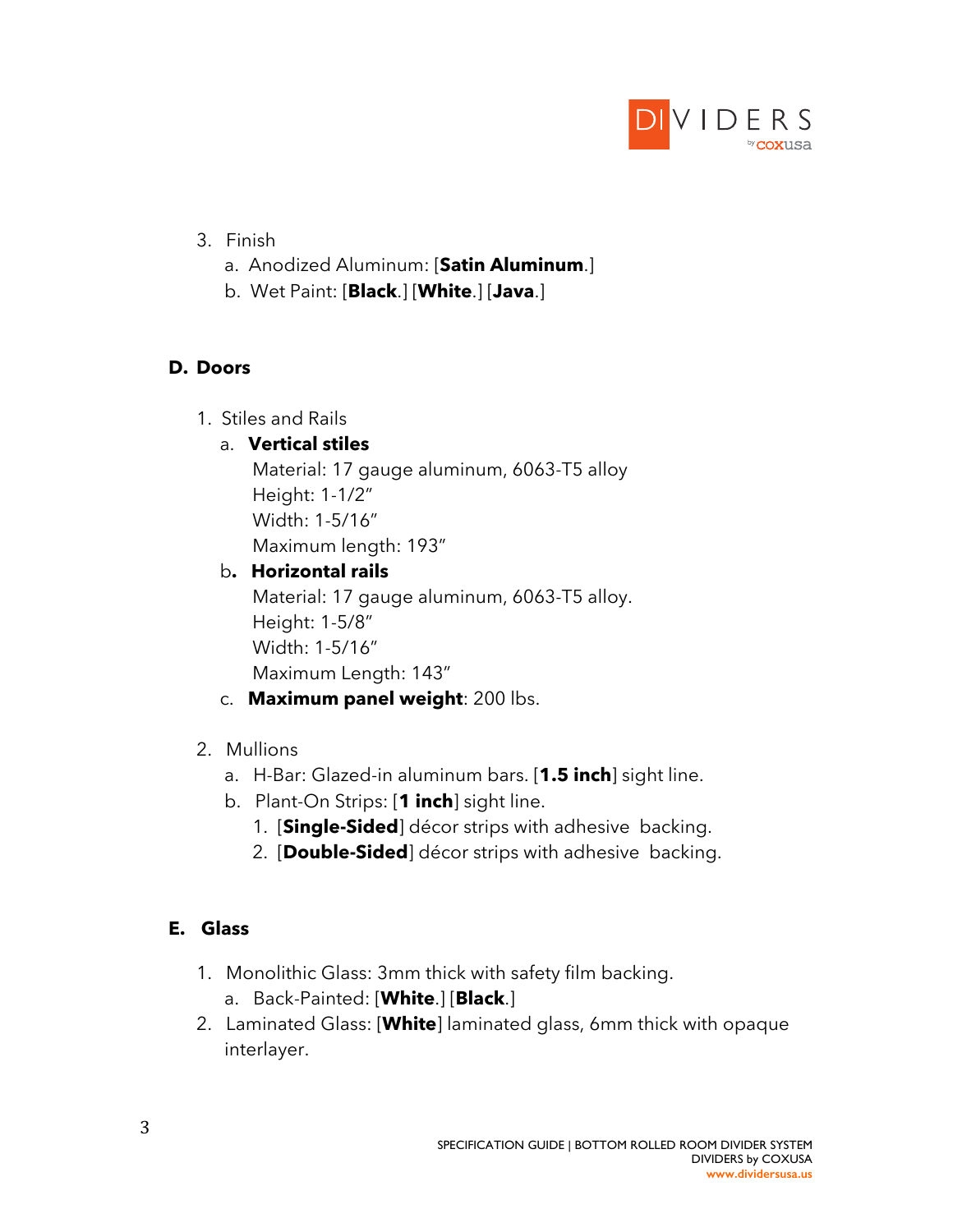

- 3. Mirror: Mirror with safety film backing.
- 4. Monolithic Tempered Glass: [3mm 6mm]
	- a. Tempered glass with glazing patterns [**acid etched**] [**frosted**] [**linen**].

#### **F. Aluminum Beam System**

- 1. Horizontal Beam System: [**2" x 4"**] [**2" x 6"**] [**4" x 4"**] [**4" x 6"**]
- 2. Vertical Beam System: [**2" x 4"**] [**4" x 4"**] [**4" x 6"**] [**6" x 6"**]
- 3. Finish
	- a. Anodized Aluminum: [**Satin Aluminum**.]
	- b. Wet Paint: [**Black**.] [**White**.] [**Java**.]
- 4. Gauge: [**14** for [2" x 4"] [4" x 4"]] [**11** for [2" x 6"] [4" x 6"] [6" x 6"]]

### **1.3 HARDWARE**

 A. Taped-On Handle (H-44) Material: 17 gauge aluminum, 6063-T5 alloy. Dimensions: 1" x 3"

### B. Latches and Pulls. [**Privacy**.] [**Passage**.]

1. **Over Glass Latch (H-479)**

Material: Polycarbonate with monofilament line. Dimensions: 7/8" x 2-3/4"

- 2. **Recessed Pocket Door Edge Pull (H-485)** Material: Polycarbonate housing with Zinc AG40A lever pull. Dimensions: 3/4" x 2-5/8"
- 3. **In-Stile Latch (H-481)** Material: Polycarbonate with monofilament line. Dimensions: 1-1/8" x 3"
- 4. **Recessed Stile Pull (H-514)** Material: Polycarbonate. Dimensions: 7/8" x 2-5/8"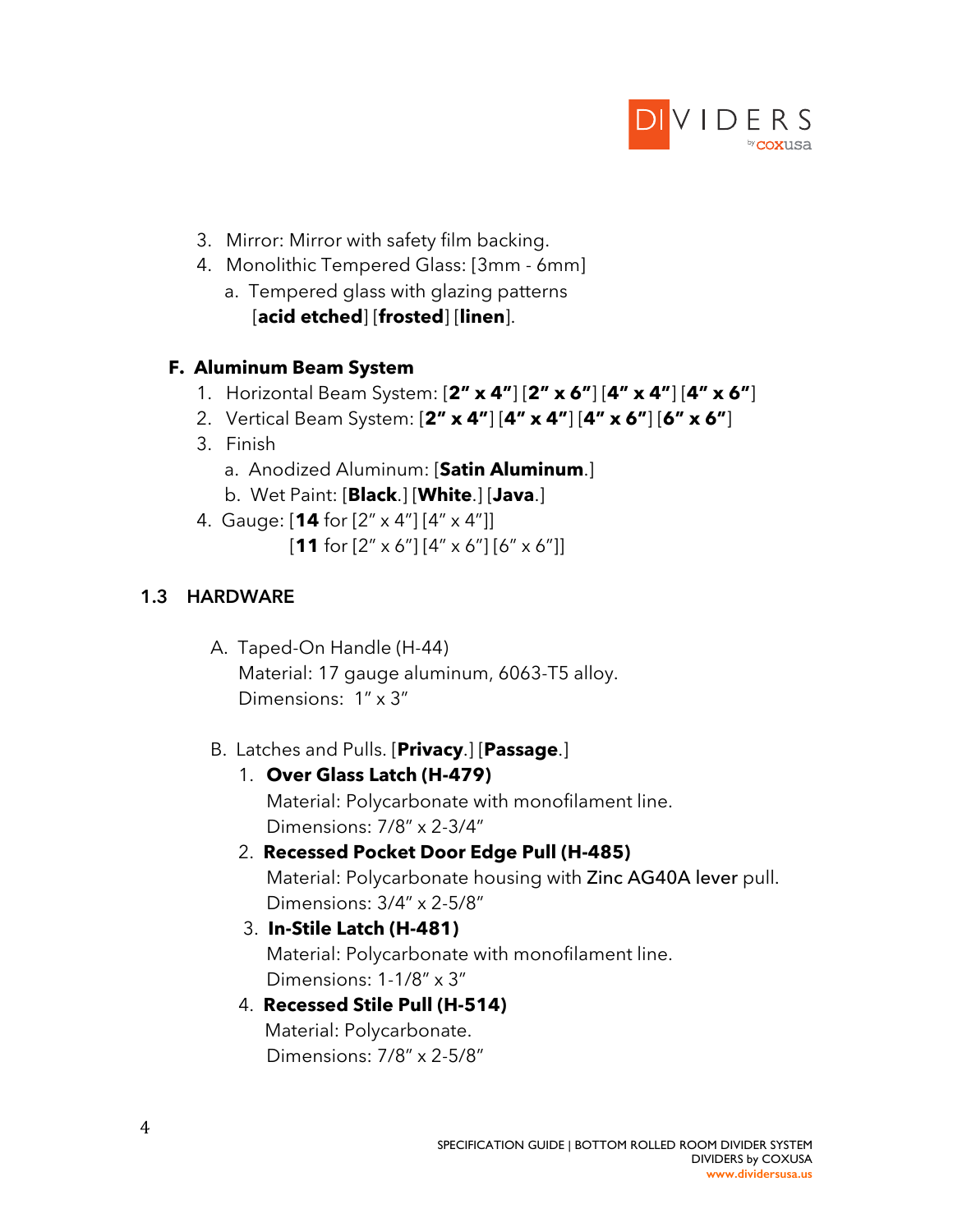

- C. Twin Wheel Top Guide Material: Rubber over-molded steel bearings attached to 16 gauge galvanized steel using steel rivets.
- D. Bottom Rollers

Material:

1. Housing: Acetal with 15% glass fill.

2. Wheel: Steel ball bearing over molded with Acetal. Adjustment: Internal gear used for height adjustments. Maximum height adjustment: 7/8".

E. Fixed Panel Stop

Material: Polycarbonate. Dimensions: 4" x 1-11/16" x 1-7/16". Designed to be modified on the field.

# **1.4 FABRICATION AND ASSEMBLY**

- A. Door Design
	- 1. 2-Lite: Divided horizontally into 2 lights.
	- 2. 3-Lite: Divided horizontally into 3 lights.
	- 3. 4 Lite: Divided horizontally into 4 lights.
	- 4. 5 Lite: Divided horizontally into 5 lights.
- B. Shop Assembly

Fabricate frame components and doors to finished sizes in shop except provide field splicing at locations indicated in shop drawings to accommodate handling and access limitations.

# **1.5 ACCESSORIES**

- a. Bumper /Screw Head Cover
- b. Glazing Vinyl